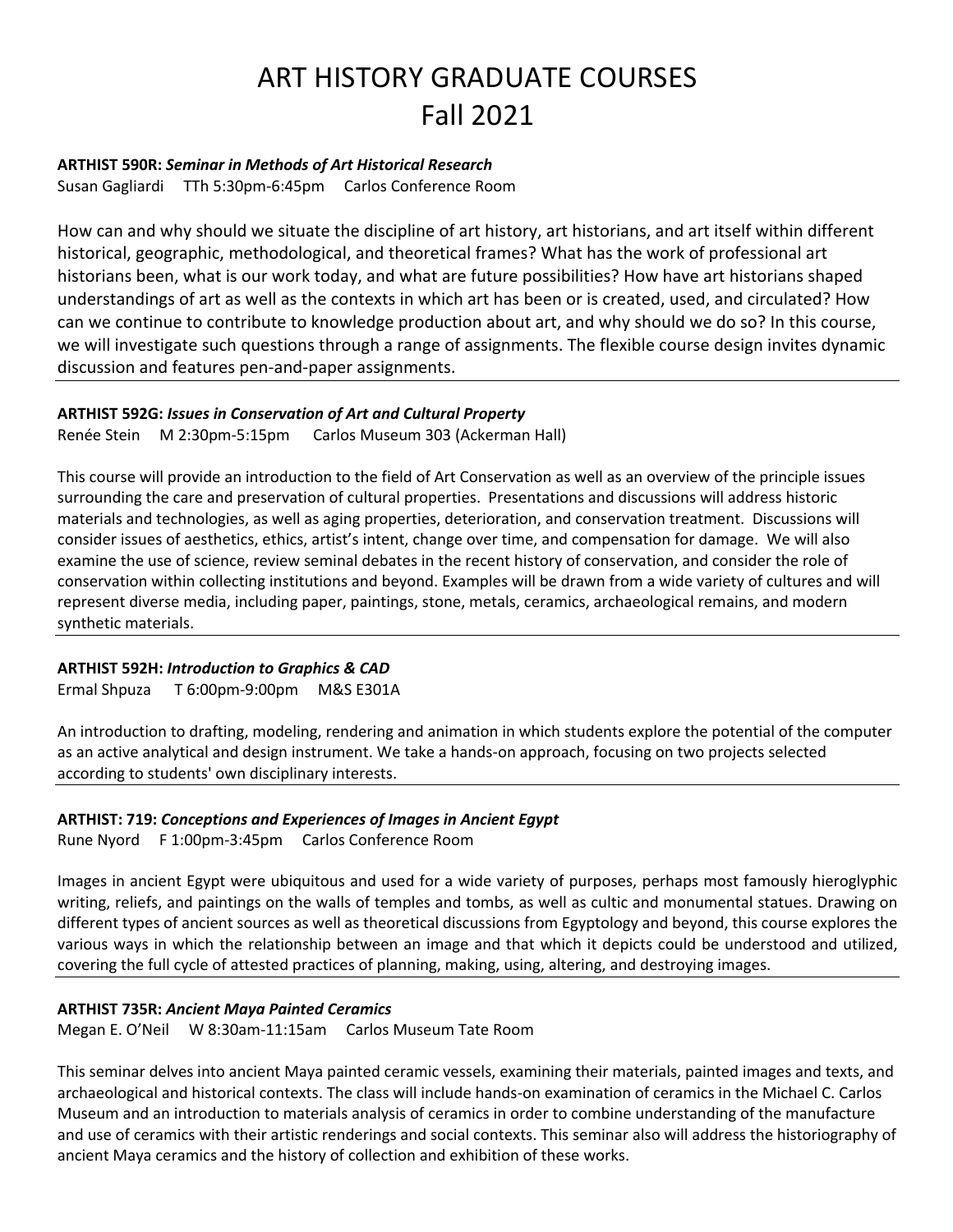This is a combined upper-division undergraduate seminar and graduate seminar. The class will meet weekly in-person for one session and will have asynchronous reading and writing assignments.

### **ARTHIST 739:** *Picturing History, 1400-1700*

Walter Melion Th 2:30pm-5:15pm Fox Ctr seminar (Rm 101)

What is a history picture? The definition of the *historia* put forward by the humanist painter-architect Leon Battista Alberti in his treatise *De pictura* (circulated in manuscript 1435; ed. princeps, 1450), was foundational for the theory of art, but its relation to workshop practice was anything but straightforward. Even within art theoretical writing, the relation between invention, imitation, and the *historia*, far from being treated as self-evident, was subject to constant revision. In Vasari's monumental *Vite* (*Lives*), for example, the *historia* functions like a canon underlying the biographies constitutive of the three ages of art: but what Giotto construes as an *historia* is clearly different from what Raphael or Michelangelo makes of it. In Venice and the Low Countries, the notion was subject to further adaptation and amendment, as witness Karel van Mander's treatment of *historie* (history painting) as inextricable from *landschap*  (landscape painting), in his *Schilder-Boeck* (Book on Picturing) of 1604. When one looks closely at narrative pictorial images—the paintings of Titian, Tintoretto, Caravaggio, Goltzius, Rubens, or Rembrandt, for instance—do they align with the principles adduced by contemporary theoreticians of art? What do these texts and images tell us about the nexus between historical invention and ordonnance, between evidentiary history and fictional poetry, between the historical *scopus* (center of interest) and its ornaments, between history and the other pictorial genres (as these were formulated in the later 16<sup>th</sup> and 17<sup>th</sup> centuries)? And what happens to the history picture after its principles are subjected to rational analysis and codified by members of the *Académie royale de peinture et sculpture* in the later 17th-century? Each session of the seminar will place key excerpts from selected theoretical texts into conversation with selected pictorial images. We will try to read everything in English translation, though graduate students should have facility reading at least one foreign language (Latin, Dutch, French, Italian, or German). Undergraduates are most welcome as well.

### **ARTHIST 739:** *Materials & Materiality in Medieval Art*

Elizabeth Pastan M 4:00pm-6:45pm Carlos Conference Room

This course asks the question, how can an approach based on awareness of materials contribute to understanding the meanings conveyed by works of medieval art? As Caroline Bynum stated in her landmark study, *Christian Materiality*  (2011): "The stuff of which medieval images were made was not incidental." At play in the case studies we'll examine in the course are how medieval artists and commentators thought about materials such as rock crystal, porphyry, mosaics, ivory, stone, parchment, and stained glass, and skillfully used them to reinforce visual impact and symbolic meaning within works of art. The focus will be on the  $11^{th}$ - $14^{th}$  century, a formative period, when the church came to embrace the role of art in devotions and rising rates of literacy contributed to surprisingly frank and engaged discussions about works of art.

### **ARTHIST 775R:** *Priority and Belatedness*

Lisa Lee T 1:00pm-3:45pm Carlos Conference Room

"Strong poets," writes Harold Bloom in his influential 1973 volume *Anxiety of Influence*, "wrestle with their strong precursors, even to the death." This course will take up the situation of belatedness in which artists often find themselves vis-à-vis "heroic" models and moments in the history of art. We will take up this problematic generally, but also with particular focus on artists of the latter half of the twentieth century, who resided in the wake of modernism and the historical avant-garde. Together we will consider strategies for dynamic engagement with epochal developments—e.g. homage, imitation, travesty, and pastiche—strategies, in other words, that aim to convert belatedness into priority.

#### **ARTHIST 790:** *Teaching Art History*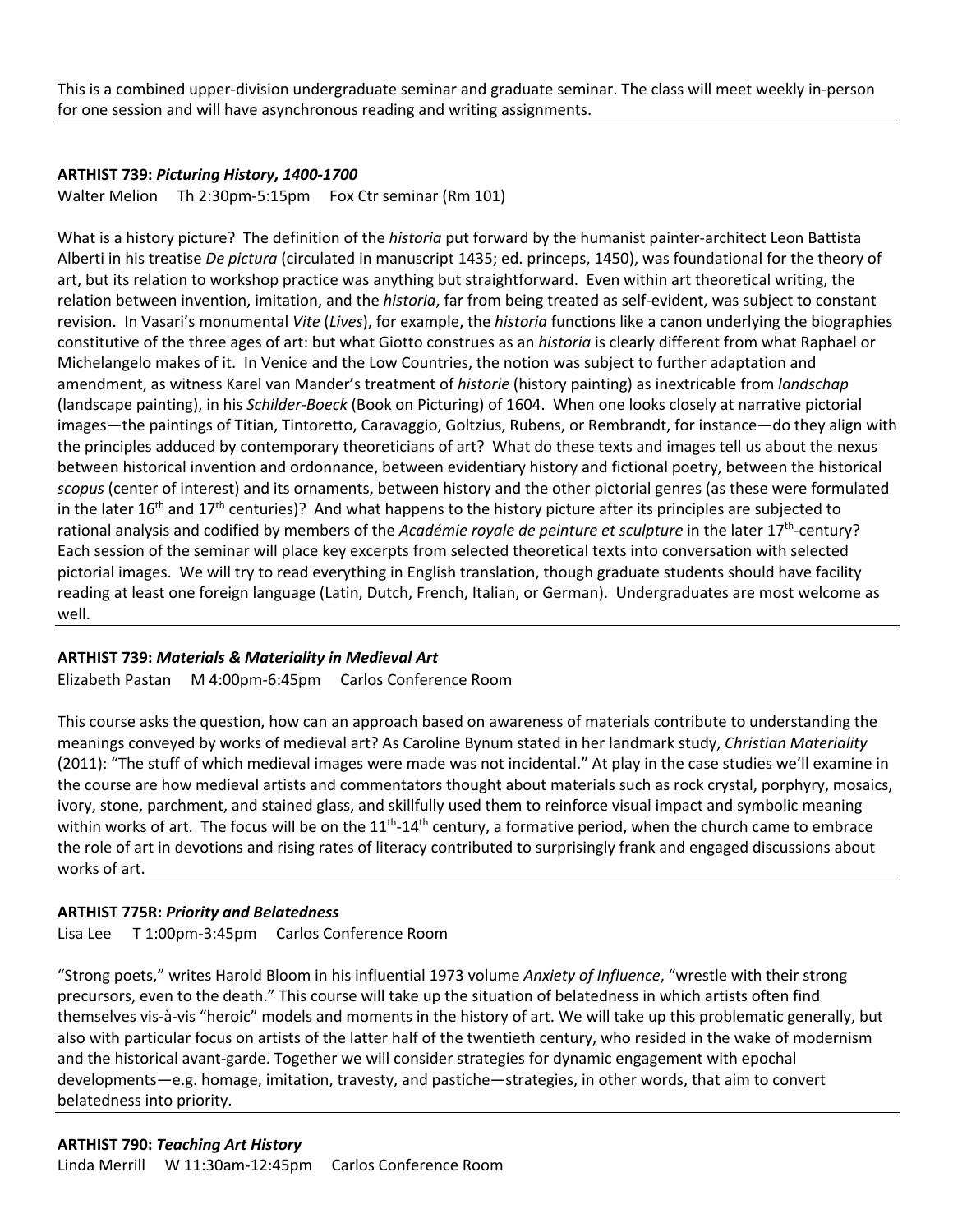ARTHIST 790/791 is designed to meet the Graduate School (TATTO) requirement for a teacher training course for students in art history. It is required of those graduate students serving as TAs in ARTHIST 101/102 and is offered in concert with their teaching experience in those courses.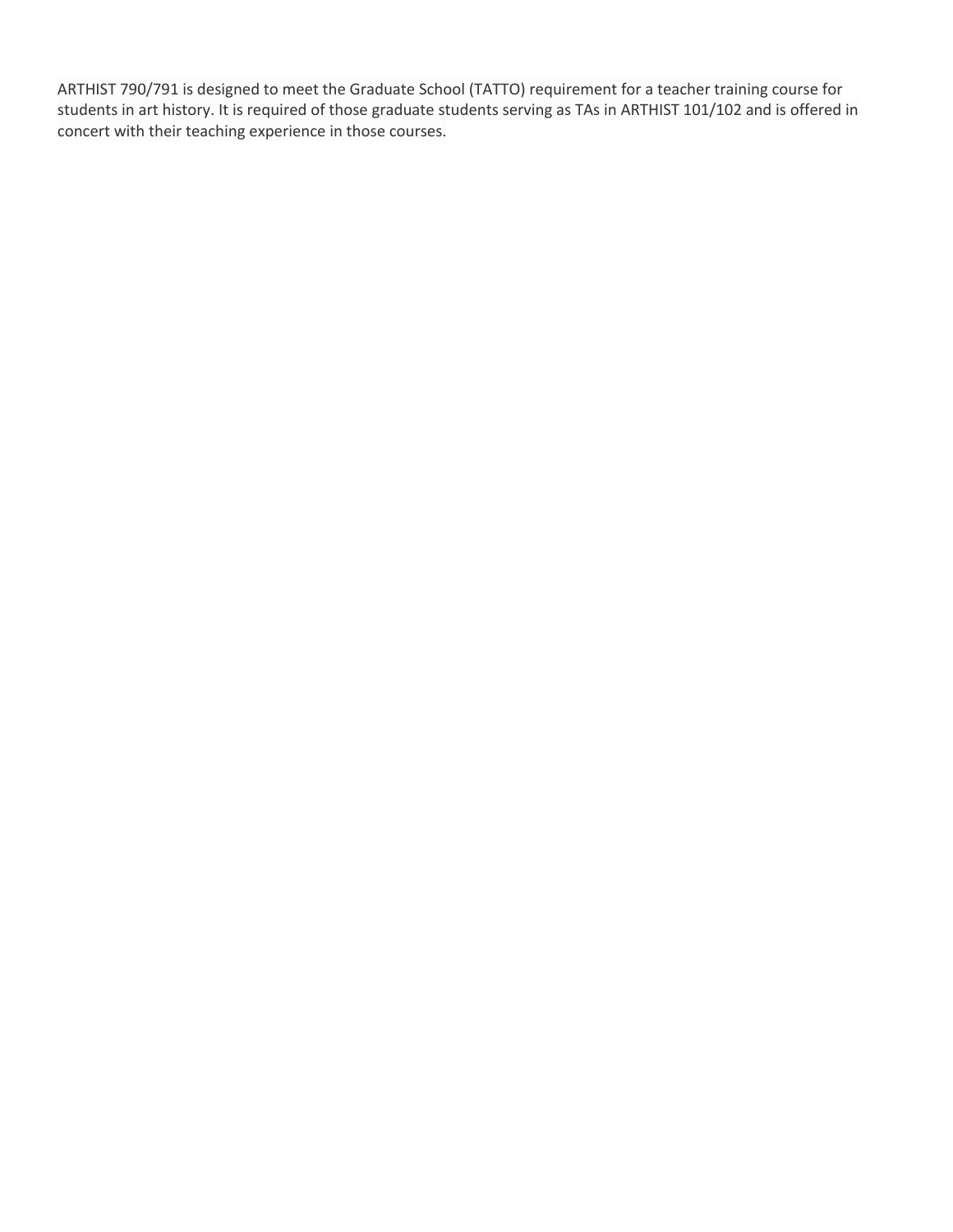#### **ARTVIS 103:** *Intro Drawing and Printmaking*

Linda Armstrong T 1:00pm-3:45pm VA 118

This class investigates the art and techniques of drawing as relational to printmaking. Printmaking techniques will include woodcuts, collagraphs, monoprints, drypoint etching, and experimental techniques. Hybrid class: students will be in two groups (A/B) meeting one day in class with additional work done asynchronously

*Architectural Studies minor: studio art requirement*

# **ARTVIS 105-1:** *Intro Painting*

Linda Armstrong Th 1:00pm-3:45pm VA 118

Intro Painting/Drawing provides an introduction to the fundamentals of these interrelated mediums. Through a combination of class work and out-of-class assignments, students will gain familiarity with visual elements and their organization in projects that range from representational to non-objective. Along with the practical experience of working with a range of media and techniques, students should expect to explore drawing and painting within a historic and cultural context, and to articulate and discuss their understanding and conclusions.

*Architectural Studies minor: studio art requirement*

**ARTVIS 105-2:** *Intro Painting* Katherine Taylor F 8:30am-11:15am VA 118

Intro Painting/Drawing provides an introduction to the fundamentals of these interrelated mediums. Through a combination of class work and out-of-class assignments, students will gain familiarity with visual elements and their organization in projects that range from representational to non-objective. Along with the practical experience of working with a range of media and techniques, students should expect to explore drawing and painting within a historic and cultural context, and to articulate and discuss their understanding and conclusions.

*Architectural Studies minor: studio art requirement*

### **ARTVIS 109:** *Intro to Sculpture*

Dana Haugaard T 1:00pm-3:45pm VA 117

A course designed to provide a firm grounding in the rudiments of sculptural practice. Drawing on historical and contemporary modes of art making, this course investigates aesthetic and technical strategies of generating and understanding sculpture. Students are guided toward the realization of three-dimensional form with an emphasis on developing formal language and acquiring basic skills of spatial, conceptual, and technical issues. Students are instructed in the safe use of power and hand tools. Hybrid class: students will be in two groups (A/B) meeting one day in class with additional work done asynchronously

*Architectural Studies minor: studio art requirement*